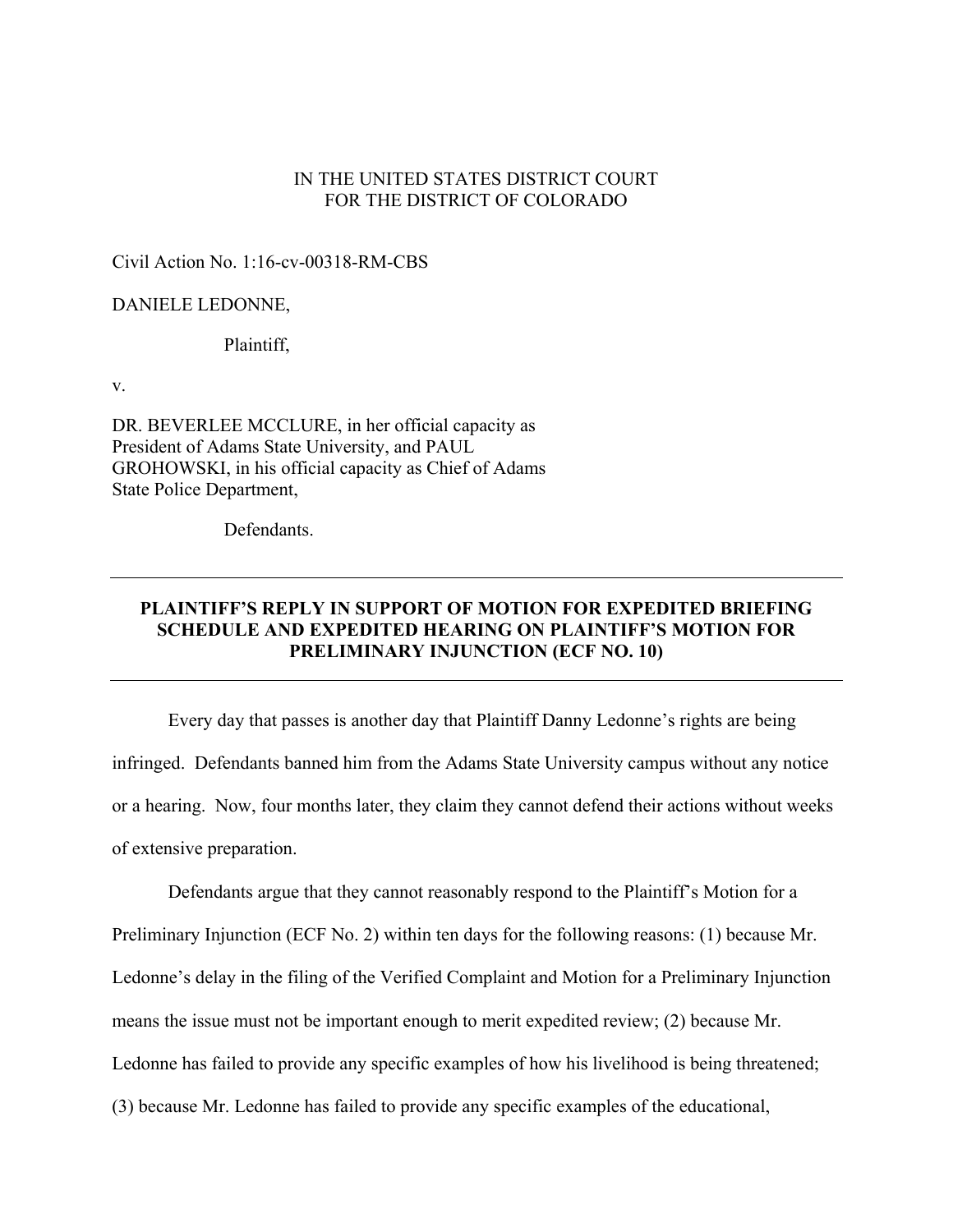intellectual, and cultural programs of which he is being denied on a daily basis; and (4) because the Verified Complaint is too long and detailed to allow for a quick response. These arguments are weak. This Court should order expedited briefing and a quick hearing on the Motion for a Preliminary Injunction.

#### **ARGUMENT**

# **I. ANY DELAY WAS NECESSARY AND IS NOT INCONSISTENT WITH PLAINTIFF SUFFERING IRREPARABLE HARM**

First, Defendants rely on *Utah Gospel Mission v. Salt Lake City Corp.*, 316 F. Supp. 2d 1201, 1221 (D. Utah 2004) to argue that Mr. Ledonne's delay is evidence that the claimed harm is not serious enough for expedited consideration. (Defendants' Response to Plaintiff's Motion for an Expedited Briefing Schedule and Expedited Hearing on Plaintiff's Motion for Preliminary Injunction at 2 ("Defendants' Response"), ECF No. 12.) In fact, *Utah Gospel Mission* suggests only that "*unnecessary delay*" may be a basis for denying expedited relief. *Utah Gospel Mission*, 316 F. Supp. 2d at 1221. (Emphasis added). In *Utah Gospel Mission*, the Tenth Circuit held that Plaintiffs' delay in waiting three months between the filing of the complaint and the filing of the preliminary injunction motion undermined their claim of irreparable harm. *Id.* Here, Plaintiff filed his Motion for a Preliminary Injunction on the very same day the Verified Complaint was filed. (*See* ECF No. 1; ECF No. 2.) There was no "unnecessary delay" on Mr. Ledonne's part in seeking preliminary relief.

The Tenth Circuit has even held that a delay did not undermine a claim of irreparable harm where the event that precipitated the need for injunctive relief occurred *eight months prior* to the filing of the complaint seeking declaratory and injunctive relief. *Kansas Health Care Ass'n, Inc. v. Kan. Dept. of Social & Rehabilitation Servs.*, 31 F.3d 1536, 1542-44 (10th Cir.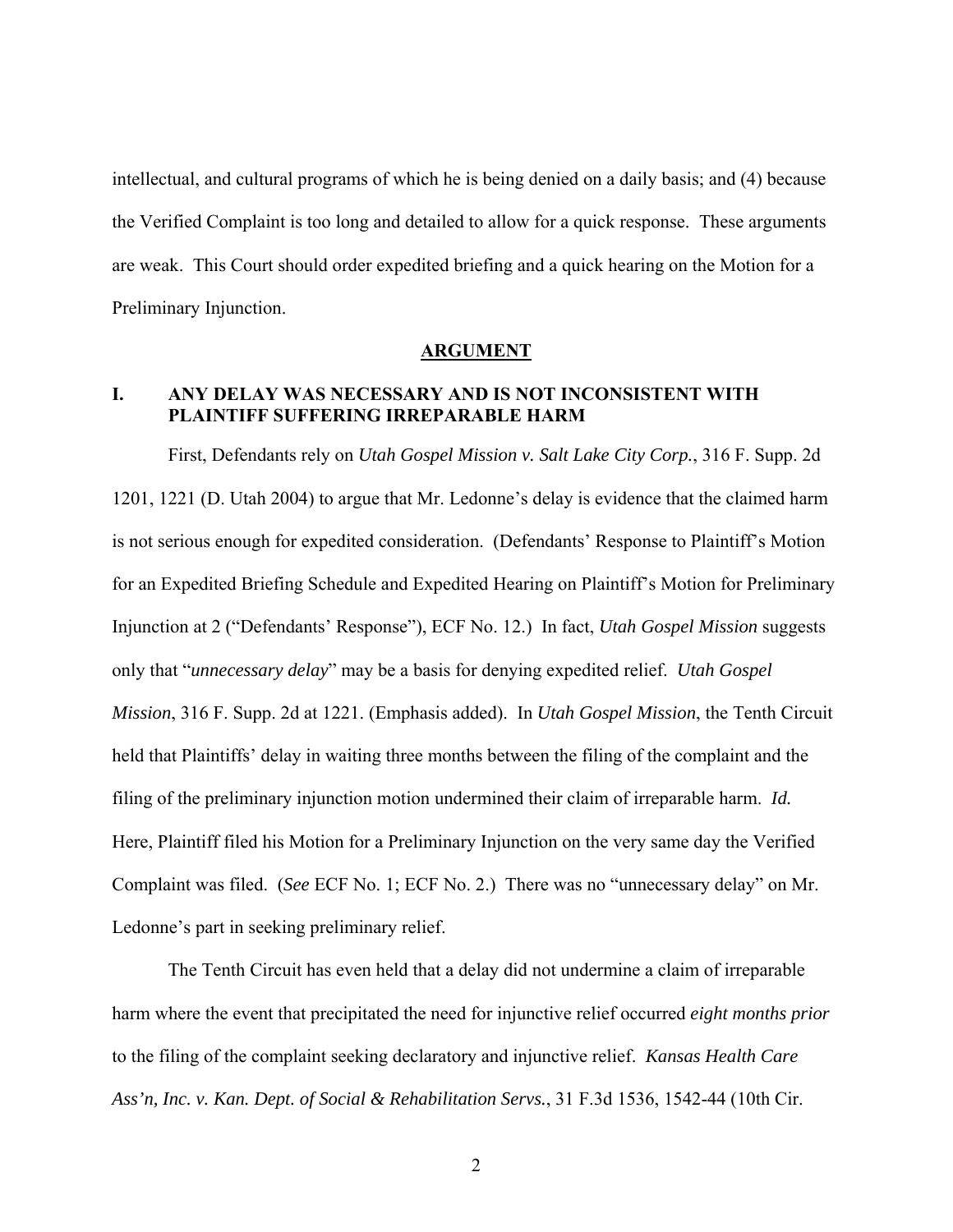1994). Five months of the delay was attributable to the plaintiffs' attempts to negotiate and reach a settlement in the matter. *Id.* at 1544. After the negotiations failed, the plaintiffs took another three months to file the complaint. *Id.* Yet, that limited delay did not undermine the plaintiffs' claim of irreparable harm and need for injunctive relief: "Within three months of having failed to reach such a settlement plaintiffs commenced this action. Under those circumstances, we are reluctant to hold that plaintiffs' delay should be fatal to their claim of irreparable injury." *Id.* 

The Tenth Circuit reached the same result in *RoDa Drilling Company v. Siegal*, 552 F.3d 1203, 1212 (10th Cir. 2009). In that case, the plaintiff did not request a preliminary injunction until October 2007 even though the plaintiff was first aware of the actions precipitating the need for an injunction as early as 2005. *Id.* "[D]elay is *but one factor* in the irreparable harm analysis," and the record established that the "delay in filing its complaint arose from its attempts to resolve the dispute, rather than a decision merely to 'sit on its rights.'" *Id.* at 1211-12. (Emphasis added.)

Here, Defendants served Mr. Ledonne with the unconstitutional No Trespass Order on October 14, 2015. Mr. Ledonne spent the following month communicating with Adams State University officials–without counsel and without any meaningful notice of the allegations against him–to achieve the following goals: (1) receive notification of the specific allegations and charges against him that allegedly necessitated the No Trespass Order; and (2) reach some form of resolution with the University without having to resort to legal action. (Declaration of Daniele Ledonne Pursuant to 28 U.S.C. § 1746 ("Ledonne Dec.") ¶ 7-10, attached as Exhibit 1.)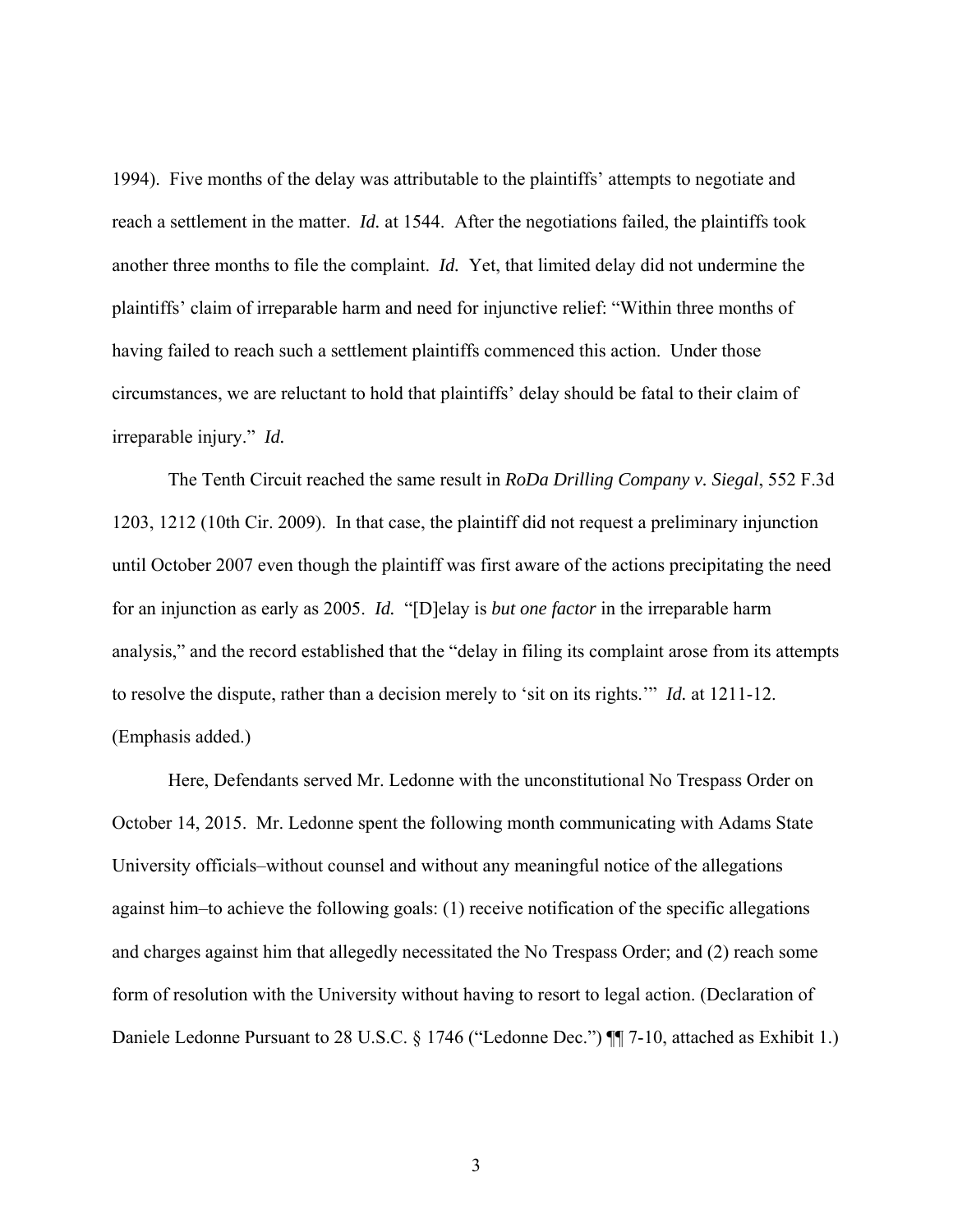Mr. Ledonne ceased the negotiation efforts only after Defendant McClure sent out a mass e-mail to the Adams State University student body falsely and publicly accusing Mr. Ledonne of making direct and indirect threats against individuals and the campus as a whole. (Ex. 8 to Verified Compl.; Ledonne Dec. ¶ 11.) Thus, a month of the delay is solely attributable to Mr. Ledonne's attempts to resolve this matter through informal negotiations with the University and should in no way undercut the irreparable harm Mr. Ledonne faces through Defendants' actions.

Additionally, Mr. Ledonne, pursuant to FRE 201(b)(1), asks this Court to take judicial notice of the fact that for an individual, especially one who lives in the rural area of the San Luis Valley, who seeks access to the federal judicial system and is without the financial resources to do so–the process of seeking out and retaining counsel on a *pro bono* basis to take on a complex constitutional case necessarily takes time. Even after making contact with the American Civil Liberties Union of Colorado, additional steps were required, including finding cooperating counsel who was also willing to take on a complex constitutional case on a *pro bono* basis. The attorneys must then fulfil their own due diligence obligations under Federal Rule of Civil Procedure 11.

Defendants do not claim that they have been disadvantaged by this delay. *See Kansas Health Care Ass'n*, 31 F.3d at 1544 (noting that defendants did not allege any disadvantage or prejudice because of the delay when finding irreparable harm despite eight month delay in filing preliminary injunction motion). Unlike Mr. Ledonne, who had no lawyer until recently, Defendants maintain that they consulted with their *own* attorneys in the Attorney General's office *before* issuing the ban order. *See* E-mail issued Nov. 9, 2015 by ASU Board of Trustees to all Faculty and Staff (attached as Ex. 6 to Verified Complaint) (claiming that the ban order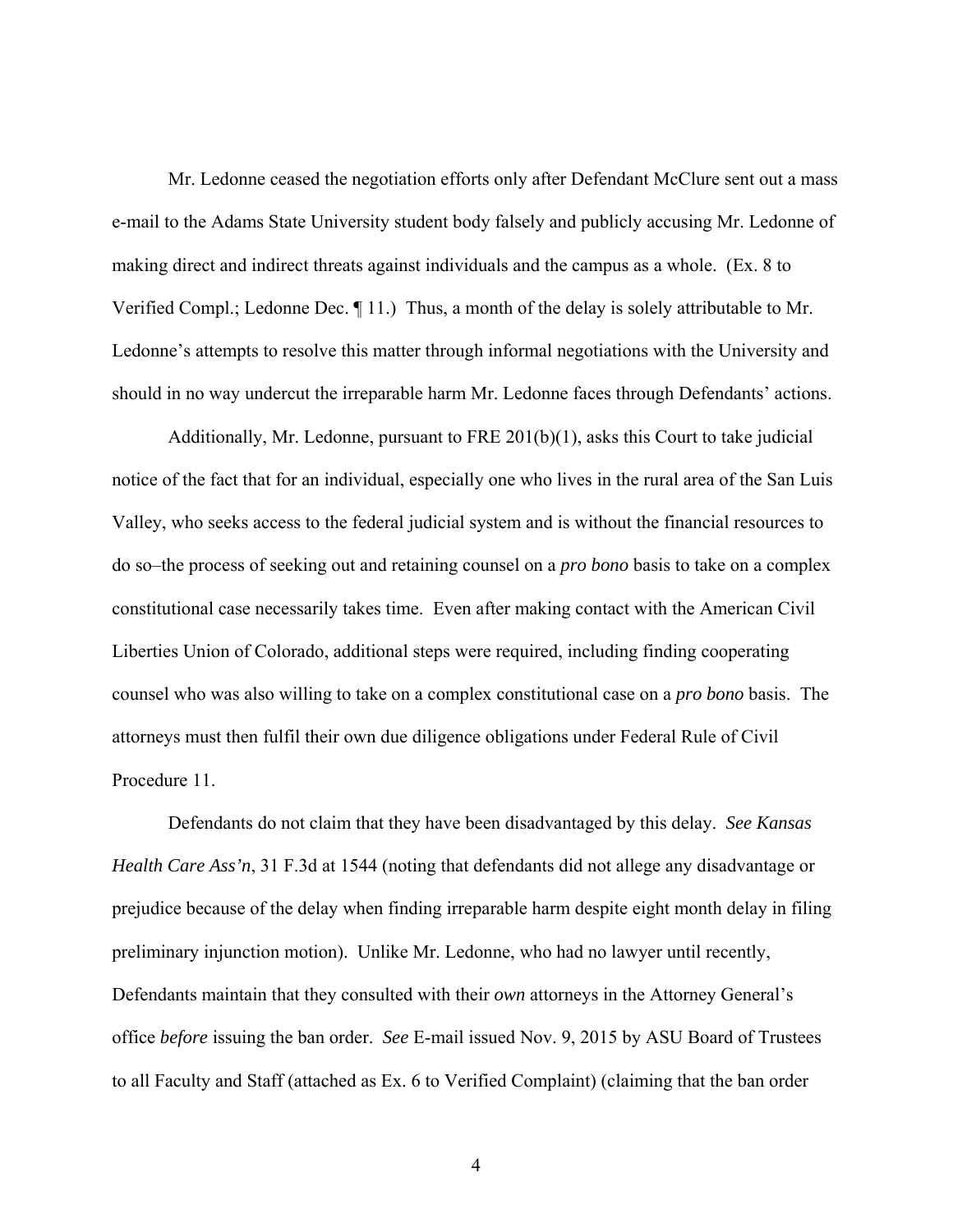was "taken in conjunction with information from the Colorado Attorney General's Office); Valley Courier article of November 7, 2015 (attached as Ex. 5 to Verified Complaint) (quoting President McClure as saying that before issuing the ban, she had collected information about Ledonne, including his "creation of a website" and "took that and went to the Attorney General's office"). Defendants have had counsel since (or before) Day One. Mr. Ledonne should not be further penalized for taking the time to seek and obtain competent counsel to represent him in this matter of constitutional magnitude.

# **II. PLAINTIFF'S LIVELIHOOD IS BEING THREATENED BY THE NO TRESPASS ORDER**

Next, Defendants dispute Mr. Ledonne's claim that the No Trespass Order is threatening his livelihood, suggesting that he is not suffering irreparable harm because he is not an Adams State University employee or enrolled in classes. Those facts are irrelevant. Colorado state policy allows members of the public access to public areas of Colorado public universities. Mr. Ledonne does not have to be a University employee or student to have that right. (Verified Compl. ¶ 85.) As stated in the Verified Complaint, Mr. Ledonne has been filming the Mountain Valley Dance Studio's spring dance recitals regularly since 2004. (Verified Compl. ¶ 46.) That event takes place on the University campus. (*Id.*) The spring recital this year will take place on May 12 through May 14 and Mr. Ledonne intends to film that event. (Ledonne Dec. ¶ 5.)

The fact that the University has "allowed" Mr. Ledonne on the campus twice for his professional obligations since issuing the ban does not diminish the fact that Mr. Ledonne's livelihood is being threatened. First, there is no guarantee that the University will continue to allow Mr. Ledonne onto campus, especially since he has now initiated this lawsuit. Second, Defendants have repeatedly defamed Mr. Ledonne's reputation in his professional communities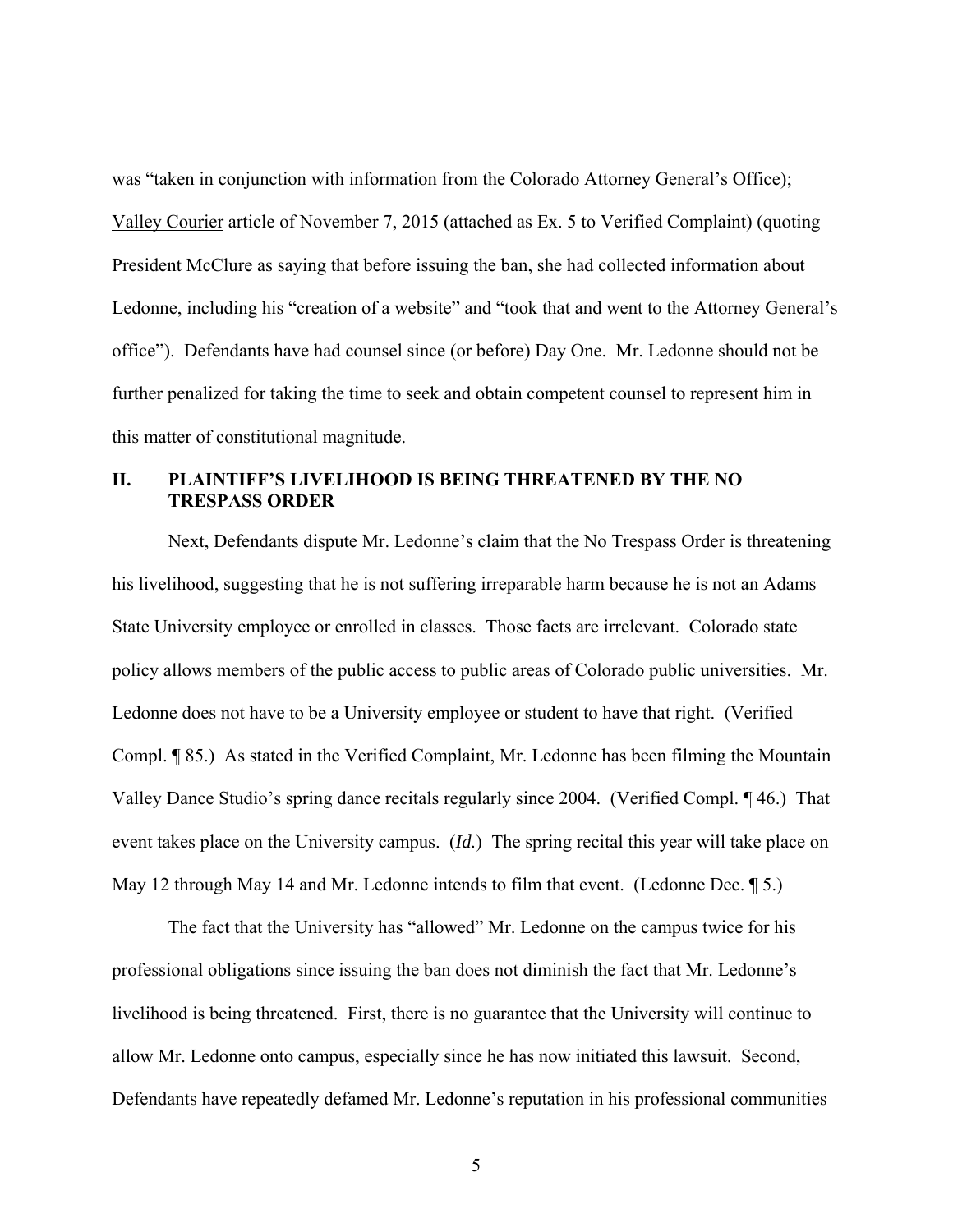in Alamosa by calling him a violent and threatening person who engages in terrorism. (Verified Compl. ¶¶ 57-63.) Either Mr. Ledonne or the organizations with which he works, now must ask for permission from the University for Mr. Ledonne to access the campus and perform his professional obligations. That act threatens his livelihood. Logic dictates that not every organization is willing to look past the false accusations and jump through the hoops required by the University for Mr. Ledonne to work on the campus.

# **III. PLAINTIFF'S FIRST AMENDMENT RIGHTS ARE BEING DEPRIVED BY THE NO TRESPASS ORDER**

Defendants also claim that Plaintiff has failed to provide any specific examples of how the No Trespass Order is depriving him of his constitutional right to access ideas and information. The Verified Complaint and the declaration attached to this Reply do provide extensive detail on this point. The Adams State University theatre program is producing *Arcadia* this spring and Mr. Ledonne will be arrested if he goes on campus to attend it. (Verified Compl. ¶ 54.) Mr. Ledonne will need to access campus to attend the orientation meetings for the biology field study program in Peru. (Verified Compl. ¶ 51.) True, counsel for Defendants did inform Plaintiff that he is still permitted to go on a trip for which he already paid in-full, with the University cashing his \$5,000 deposit for the trip after the ban had been implemented. (*See*  Alamosa State Bank Deposit Receipts, attached as Exhibit 2.) But the University has given no assurance that Mr. Ledonne will be allowed on campus for the orientation meetings.

Also, due to the No Trespass Order, Mr. Ledonne has been unable to attend three Adams State University theatre productions, three faculty lectures, two concerts, one Adams State University panel discussion, and two Adams State University art gallery openings that have all taken place since the ban was implemented; programs which he had interest in attending.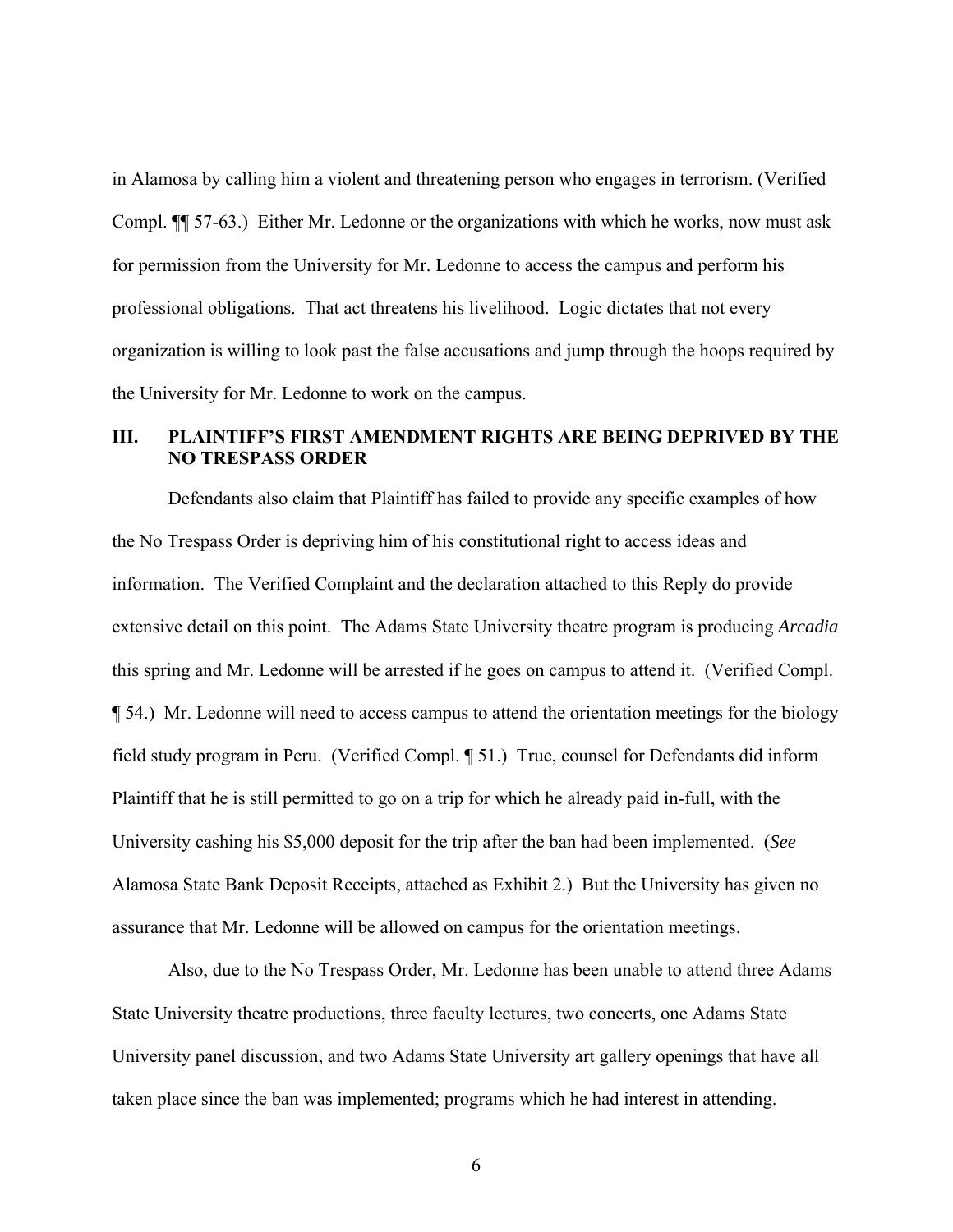(Ledonne Dec. ¶ 3.) Mr. Ledonne would like to attend two separate Adams State University theatre productions (*Arcadia* included), and four faculty lectures; all events that are taking place between March 8, 2016 and May 4, 2016. (Ledonne Dec. ¶ 4.) Mr. Ledonne's First Amendment right to receive education and cultural communication and to interact with his former professional colleagues is being infringed. *See Board of Educ., Island Trees Union Free School Dist. No. 26 v. Pico*, 457 U.S. 853, 867 (1982) (holding the Constitution "protects the right to receive information and ideas" in a "variety of contexts").

# **IV. DEFENDANTS' CLAIM REGARDING PREPARATION TIME IS NOT WELL-FOUNDED**

Lastly, Defendants claim they need at least twenty-one days to intelligently respond to the Motion for a Preliminary Injunction. It is important to note that the University's No Trespass Order itself supposedly only gave Mr. Ledonne ten days to respond to the ban–without counsel and without proper notice of what he is alleged to have done. The University's claim is now that that it cannot respond on an expedited basis, in part, because Mr. Ledonne has provided *too much* detail in explaining exactly how Defendants violated his constitutional rights. This claim rings hollow.

In addition, only one day after the filing of the lawsuit, Defendant McClure publicly crowed that the Defendants "*look forward* to making the case that the University's actions were based solely on evidence and belief that Mr. Ledonne's longstanding pattern of inappropriate actions and threatening statements required [them] to act in an abundance of caution …." (Westword Article published on February 11, 2016, attached as Exhibit 3.) (Emphasis added.) The University has also been quoted as saying that "it is eager to tackle the allegations of a former faculty member in U.S. District Court." (The Pueblo Chieftain Article published on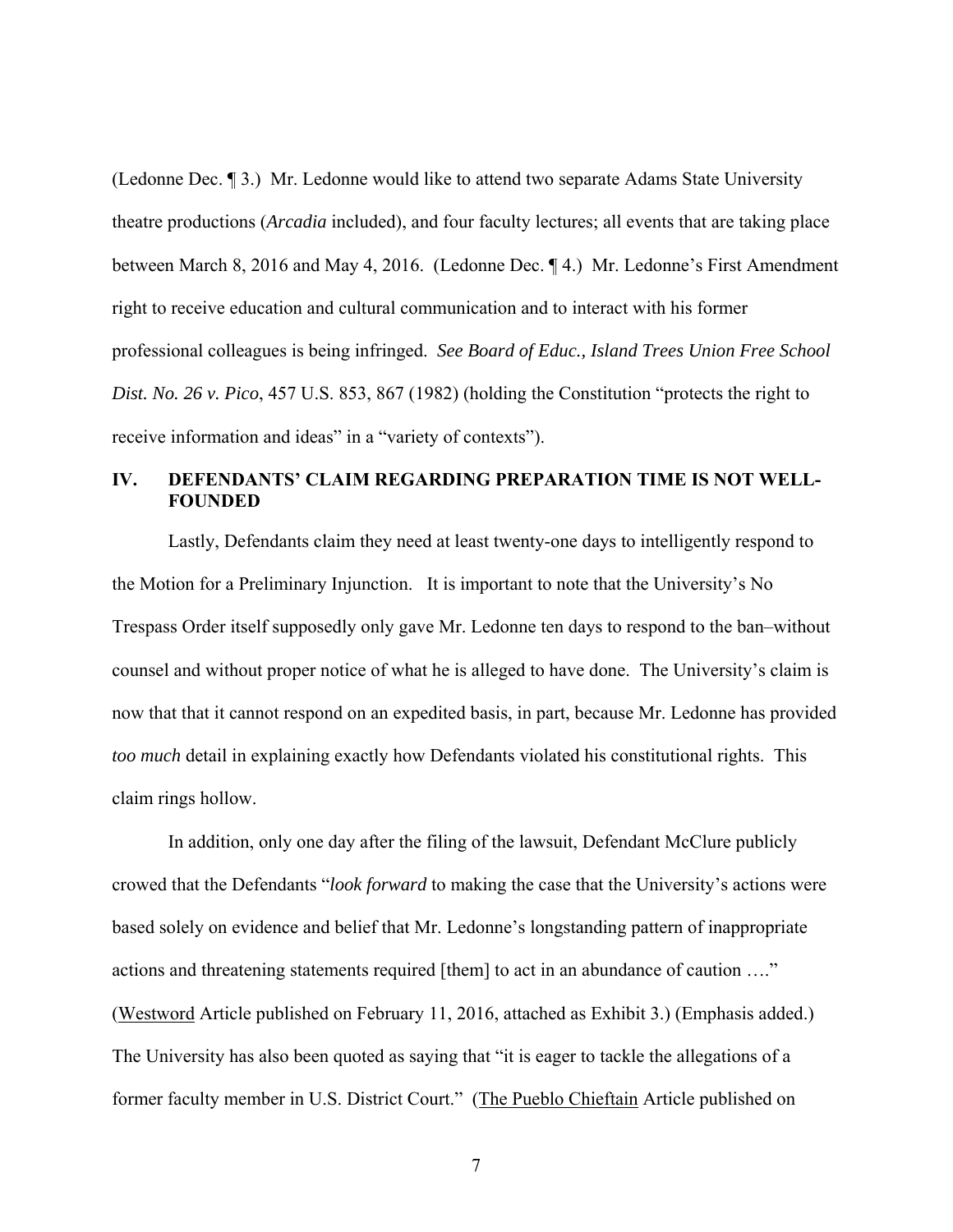February 12, 2016, excerpt attached as Exhibit 4.) Mr. Ledonne asks only that he be given the prompt opportunity to engage in the court battle that Defendants publicly claim that they welcome.

# **CONCLUSION**

For the reasons set forth above and in Plaintiff's Motion for Expedited Briefing Schedule and Expedited Hearing on Plaintiff's Motion for Preliminary Injunction, Mr. Ledonne prays that this Court:

- set an expedited briefing schedule, giving Defendants no more than ten days to respond to Plaintiff's Motion for a Preliminary Injunction, five days for a reply, and
- set a one-day evidentiary hearing on the Motion for a Preliminary Injunction as soon as practicable thereafter.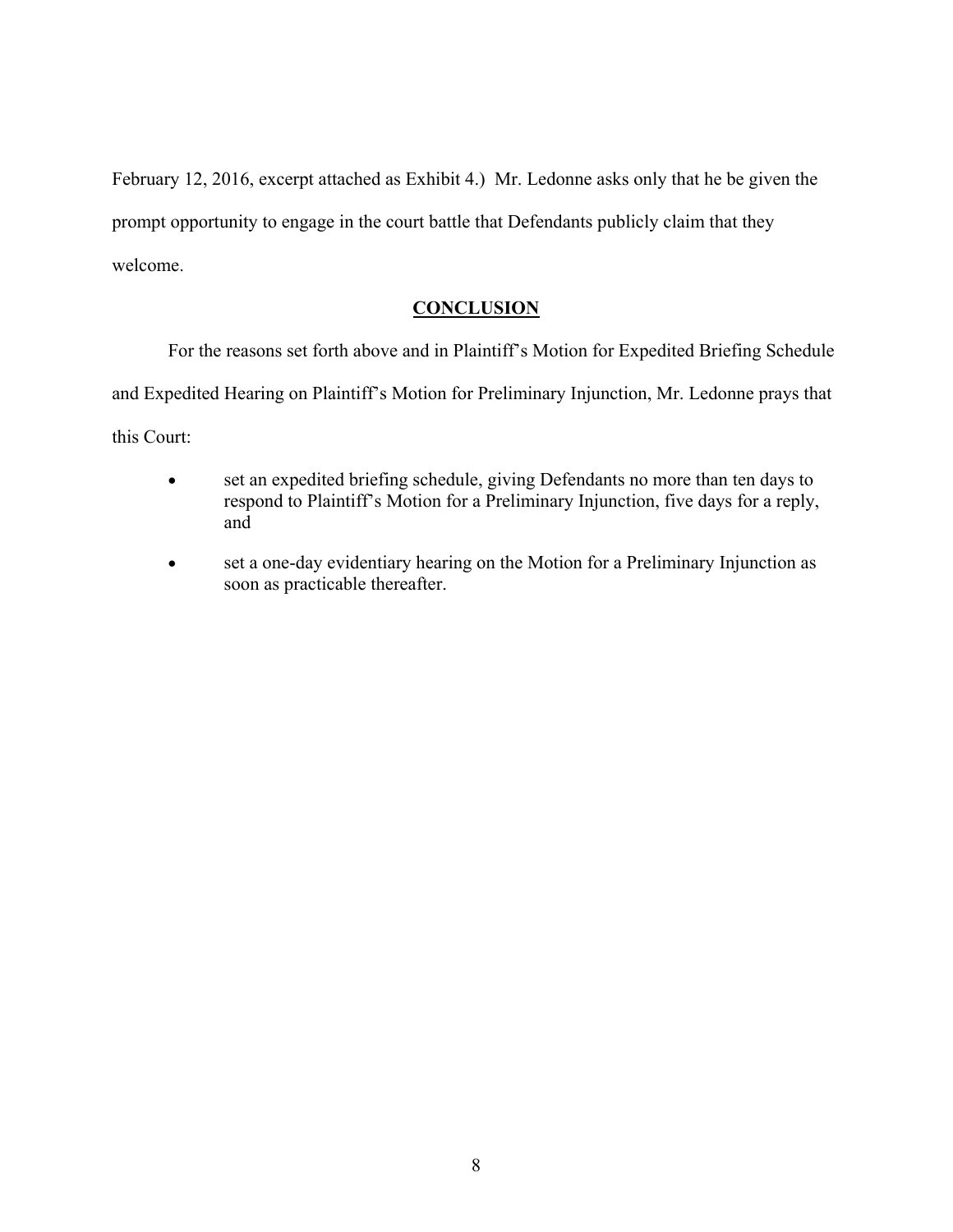*s/ Kayla Scroggins* 

N. Reid Neureiter Kayla Scroggins Wheeler Trigg O'Donnell LLP 370 Seventeenth Street, Suite 4500 Denver, CO 80202-5647 Telephone: 303.244.1800 Facsimile: 303.244.1879 Email: neureiter@wtotrial.com scroggins@wtotrial.com

# *AS COOPERATING ATTORNEYS FOR THE ACLU FOUNDATION OF COLORADO*

 Mark Silverstein Sara R. Neel AMERICAN CIVIL LIBERTIES UNION FOUNDATION OF COLORADO 303 E. 17th Avenue, Suite 350 Denver, CO 80203 Telephone: 720.402.3114 Email: msilverstein@aclu-co.org sneel@aclu-co.org

*Attorneys for Plaintiff Daniele Ledonne*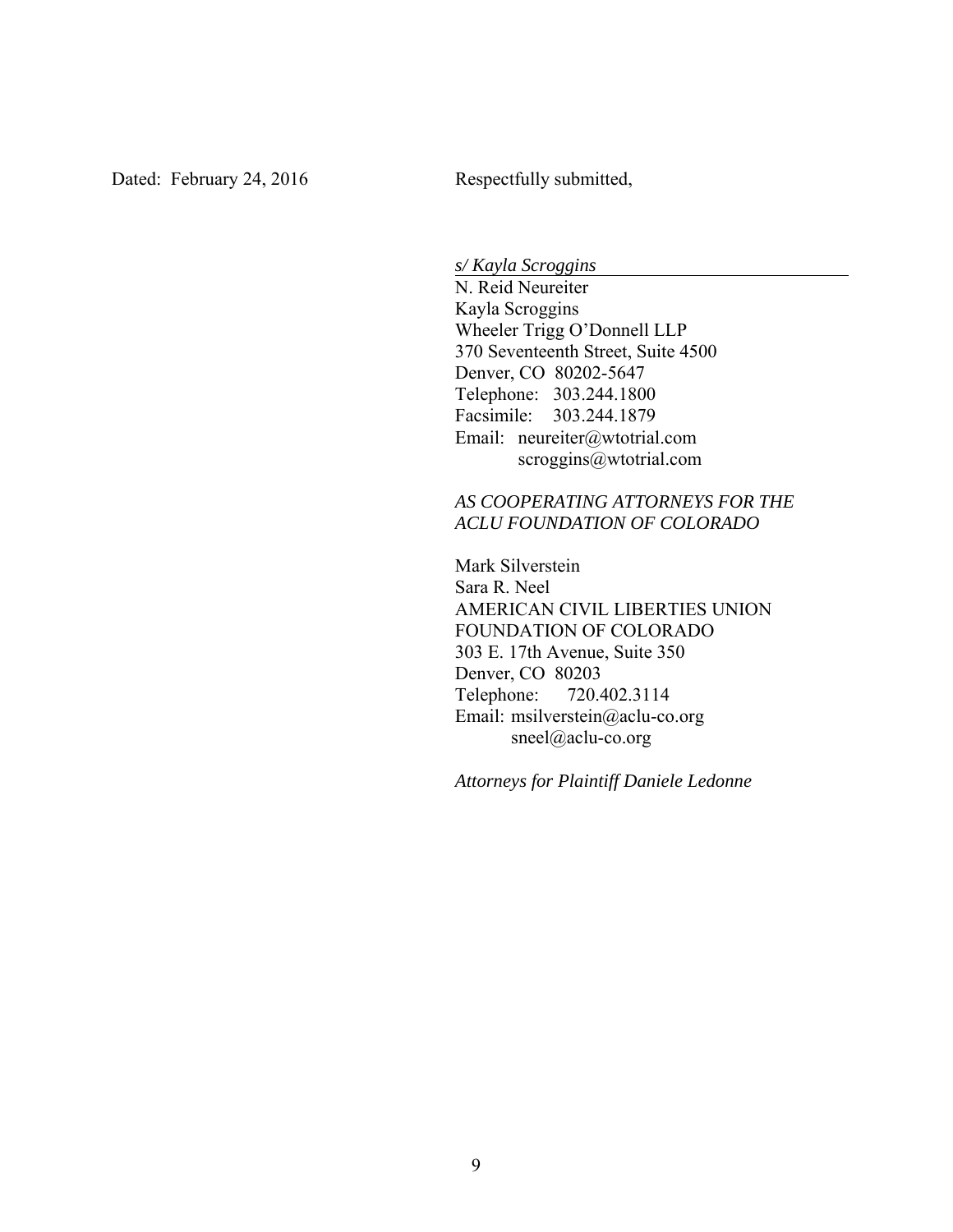# **CERTIFICATE OF SERVICE (CM/ECF)**

I HEREBY CERTIFY that on February 24, 2016, I electronically filed the foregoing **PLAINTIFF'S REPLY IN SUPPORT OF MOTION FOR EXPEDITED BRIEFING SCHEDULE AND EXPEDITED HEARING ON PLAINTIFF'S MOTION FOR PRELIMINARY INJUNCTION (ECF NO. 10) with the Clerk of Court using the CM/ECF** system which will send notification of such filing to the following email addresses:

- Kathleen Spalding Kit.spalding@coag.gov
- N. Reid Neureiter Neureiter@wtotrial.com; brock@wtotrial.com
- Mark Silverstein msilverstein@aclu-co.org; jhoward@aclu-co.org
- Sara R. Neel sneel@aclu-co.org; jhoward@aclu-co.org
- **•** pat.sayas@coag.gov; denise.munger@state.co.us; jill.ribera@state.co.us; orlando.martinez@state.co.us

*s/ Karen L. Brock*  Karen L. Brock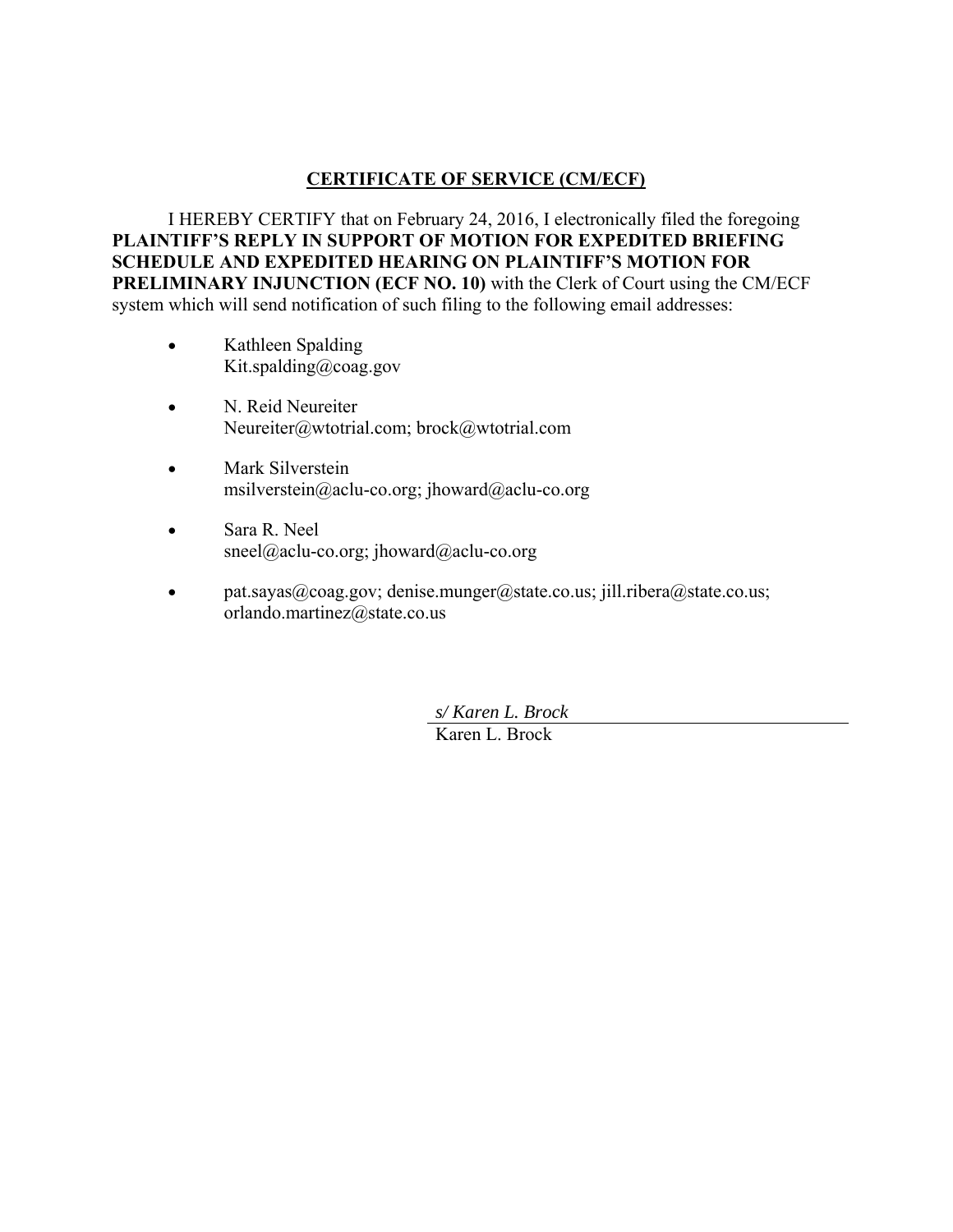#### IN THE UNITED STATES DISTRICT COURT FOR THE DISTRICT OF COLORADO

Civil Action No. 1:16-cv-00318

#### DANIELE LEDONNE,

Plaintiff,

V.

DR. BEVERLEE MCCLURE, in her official capacity as President of Adams State University, and PAUL GROHOWSKI, in his official capacity as Chief of Adams State Police Department,

Defendants.

#### **DECLARATION OF DANIELE LEDONNE PURSUANT TO 28 U.S.C. § 1746**

DANIELE LEDONNE hereby declares:

I am over the age of 18 and have personal knowledge of the matters set forth  $1.$ 

below.

On October 14, 2015, Adams State University ("ASU") officials Chief Paul 2.

Grohowski and Dr. Beverlee McClure banned me from the University campus by implementing a No Trespass Order.

The following list compiles each educational, intellectual or cultural program  $3.$ taking place on the ASU campus that I have been denied from attending because of the No Trespass Order and of which I had interest in attending, based on a previous and ongoing interest

**EXHIBIT 1**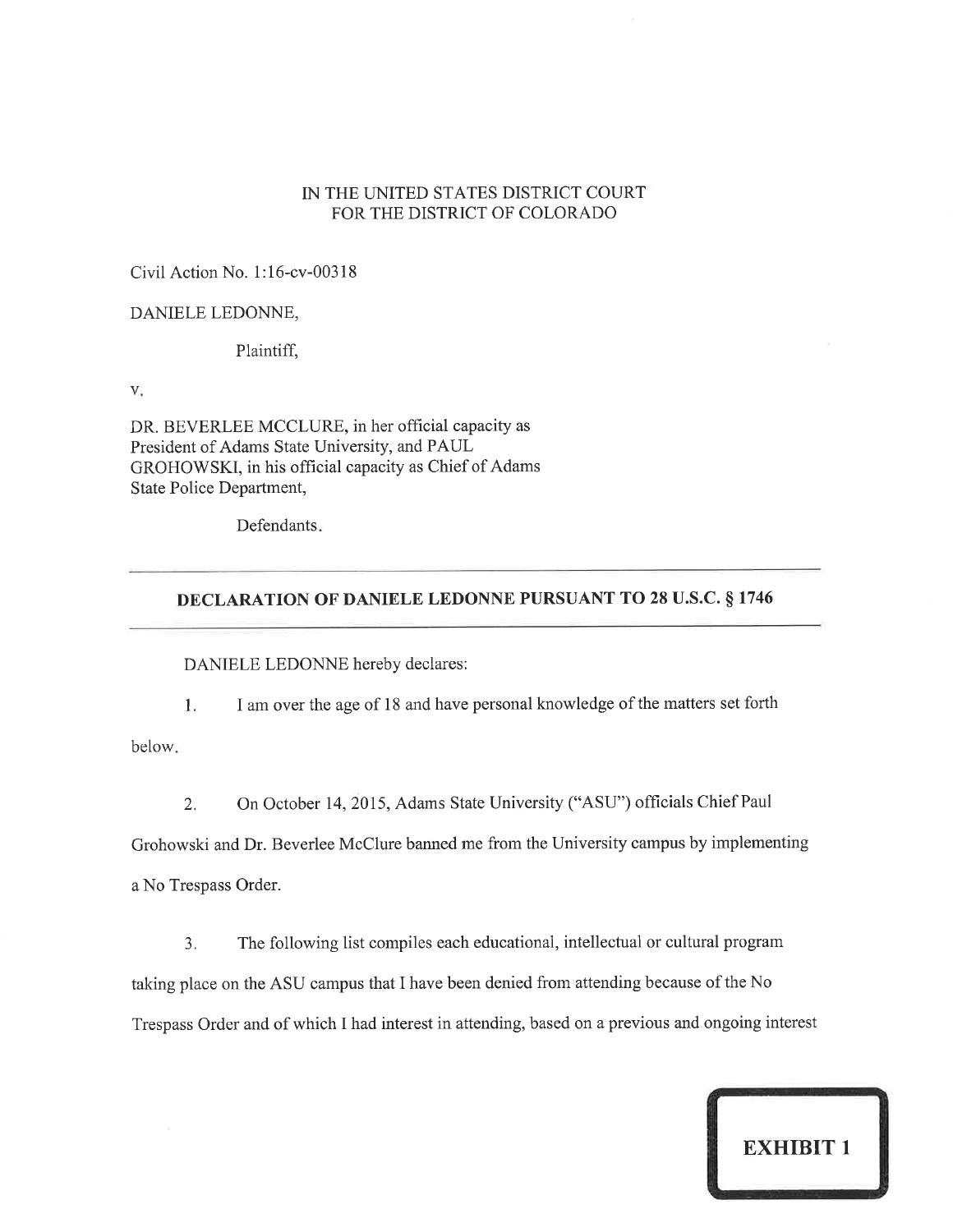in ASU as a central cultural, academic, and artistic source of information in Alamosa, CO wherein I reside.

- "Toybox" and "Vampire Lesbians of Sodom" ASU Theatre October 27-31, 2015
- "Modern Cuba: Stories from the Forbidden Side of Paradise" ASU Faculty Lecture – November 4, 2015
- "A Bold New Path: Colorado's Novel Approach to Marijuana Policy" ASU Faculty Lecture - November 18, 2015
- "ASU Percussion Extravaganza" ASU Concert November 23, 2015
- "ASU Wind Ensemble" ASU Concert December 1, 2015
- "The Snow Oueen" ASU Theatre December 5-13, 2015
- "Wanda's Visit" and "The Titanic" ASU Theatre February 9-13, 2016
- "The Importance of Good Flag Design" ASU Faculty Lecture February 17, 2016
- "The Politics of the Black Lives Matter Movement: Policing the Police" ASU Panel Discussion - February 17, 2016
- "Return of the Corn Mothers" ASU Art Gallery Opening February 18, 2016
- "Intimate Strangers" ASU Art Gallery Opening February 18, 2016  $\bullet$
- $4.$ The following list compiles each educational, intellectual or cultural program

taking place on the ASU campus that I would like to attend in the future-if I am not banned from campus, as well as the dates of the program and the affiliated organization.

- "Slut Shaming in the Age of the Internet" ASU Faculty Lecture March 8,  $\bullet$ 2016
- "The Intruder" and "Flowers for Algernon" ASU Theatre March 8-12, 2016
- "The Link Between Human Violence and Animal Abuse: Creating Public Safety Through Community Partnerships" - ASU Faculty Lecture - April 6, 2016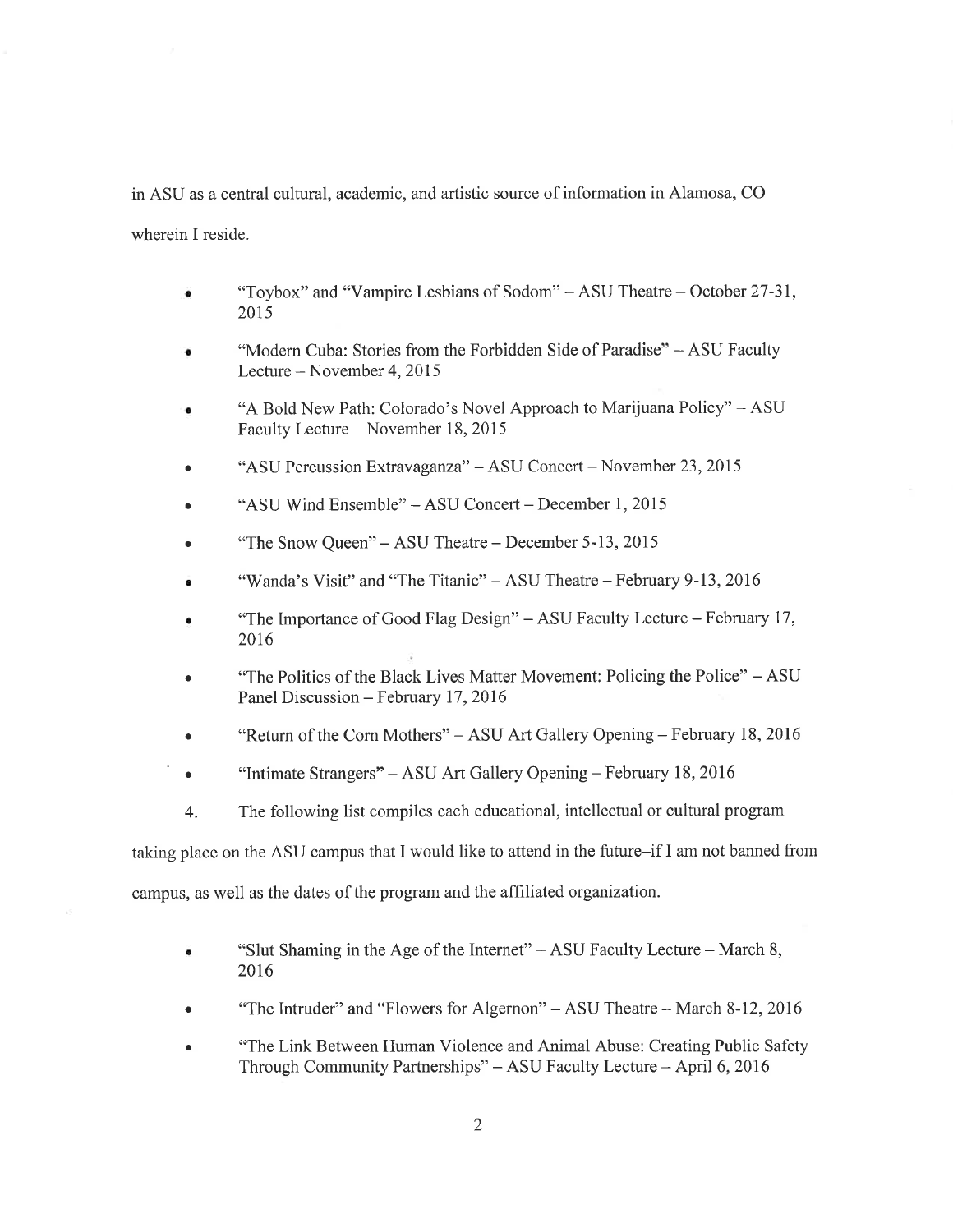- "Exceptional Presidential Companions: The First Ladies as an Essential  $\bullet$ Institution to the Presidency"  $-$  ASU Faculty Lecture  $-$  April 20, 2016
- "Arcadia" ASU Theatre April 22 May 1, 2016

"Star Wars and the Good Life" - ASU Faculty Lecture - May 4, 2016

The Mountain Valley Dance Studio performs its annual spring dance recital on 5. the ASU campus on May 12-14, 2016.

Mountain Valley Dance Studio has regularly hired me to serve as the 6. videographer for these performances and plans to do so again this year.

From October 27, 2015 until November 17, 2015 I engaged in written and verbal  $7<sup>1</sup>$ conversations with ASU's Interim Vice-President, Mr. Kurt Cary, in an effort to gain a better understanding of the nature of the allegations underlying the No Trespass Order, as directed by Assistant Attorney General Jessica Salazar per the No Trespass Order.

8. Although I attempted, through correspondence with Mr. Cary, to engage in the appeals process, the process was never formally initiated or completed because I was never informed of the substance of the allegations.

I refused to meet with Mr. Cary under the pretext of any appeal process until I had 9. been provided with the substance of the allegations against me, which never happened.

I met with Mr. Cary on November 17, 2015 as part of a separate negotiation 10. process to try to reach a resolution of multiple issues, including the adverse effects of the No Trespass Order.

 $\overline{3}$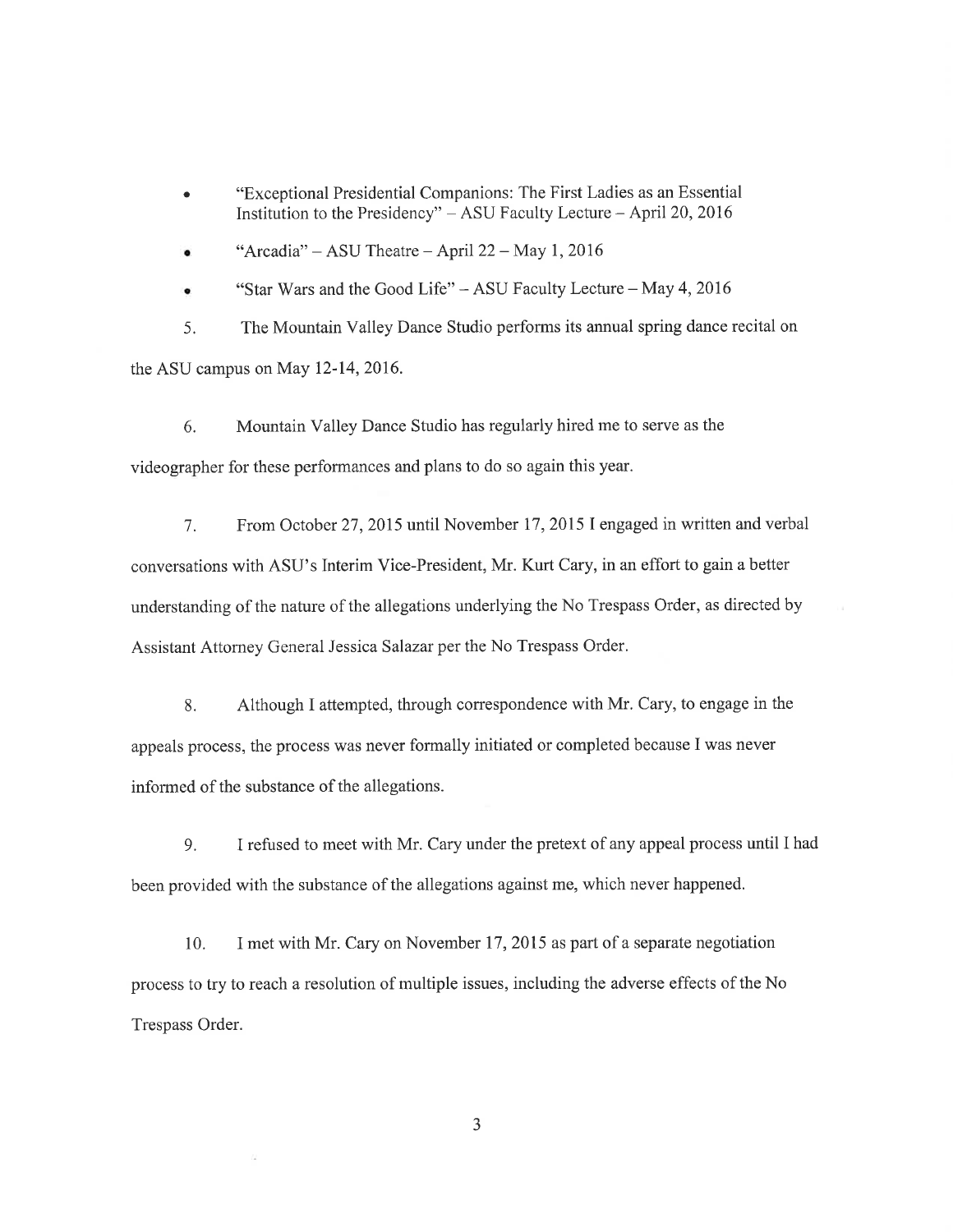Later on November 17, 2015, Dr. McClure also e-mailed the ASU student body 11. with more defamatory and untrue statements about me. At that time, I ended the negotiation process with Mr. Cary because I no longer believed the parties were operating in good faith.

All of the statements above are accurate as of today's date, and also were accurate 12. as of February 23, 2016.

Pursuant to 28 U.S.C. § 1746, I declare under penalty of perjury under the laws of the United States that the foregoing is true and correct.

he

Daniele Ledonne

This 24th day of February, 2016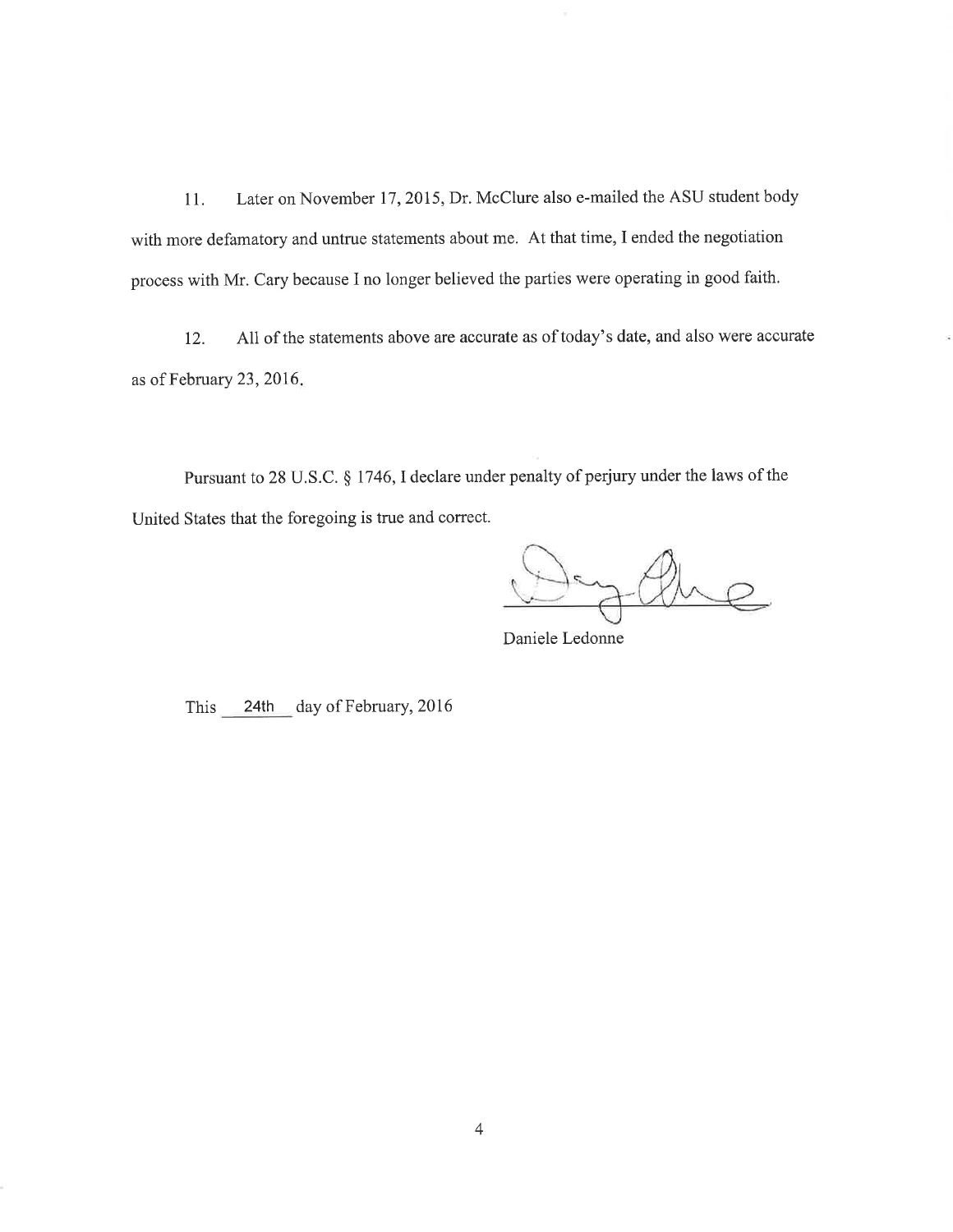# **Check Details**

|                                                       |                                                                 |                          | Print                                      |
|-------------------------------------------------------|-----------------------------------------------------------------|--------------------------|--------------------------------------------|
| <b>Check View</b><br>Check Number 1224 (Front)        |                                                                 |                          |                                            |
| Posted on 12/17/2015                                  |                                                                 |                          |                                            |
| For \$2,500.00                                        |                                                                 |                          |                                            |
| DANIELE A LEDONNE<br>918 ROSSAVE<br>ALAMOSA, CO 81101 | 842295                                                          | 82-7472/3221<br>11/24/15 | 1224                                       |
| PAY TO                                                | Adams State University<br>two thousand five number and too muss | DATE                     | \$2500                                     |
| <b>San Luis Valley<br/>Federal Bank</b><br>Meyo Peru  |                                                                 |                          |                                            |
| JÍ.                                                   |                                                                 |                          |                                            |
| Linen, Abs 74-app au 74-chaus PA-Linearn Blut 1       |                                                                 |                          |                                            |
|                                                       |                                                                 |                          |                                            |
|                                                       |                                                                 |                          |                                            |
|                                                       |                                                                 | ASB                      | ANOSA                                      |
|                                                       |                                                                 |                          | For Deposit Only<br>ATE BANK<br>男子六<br>्नु |

 $\boxtimes$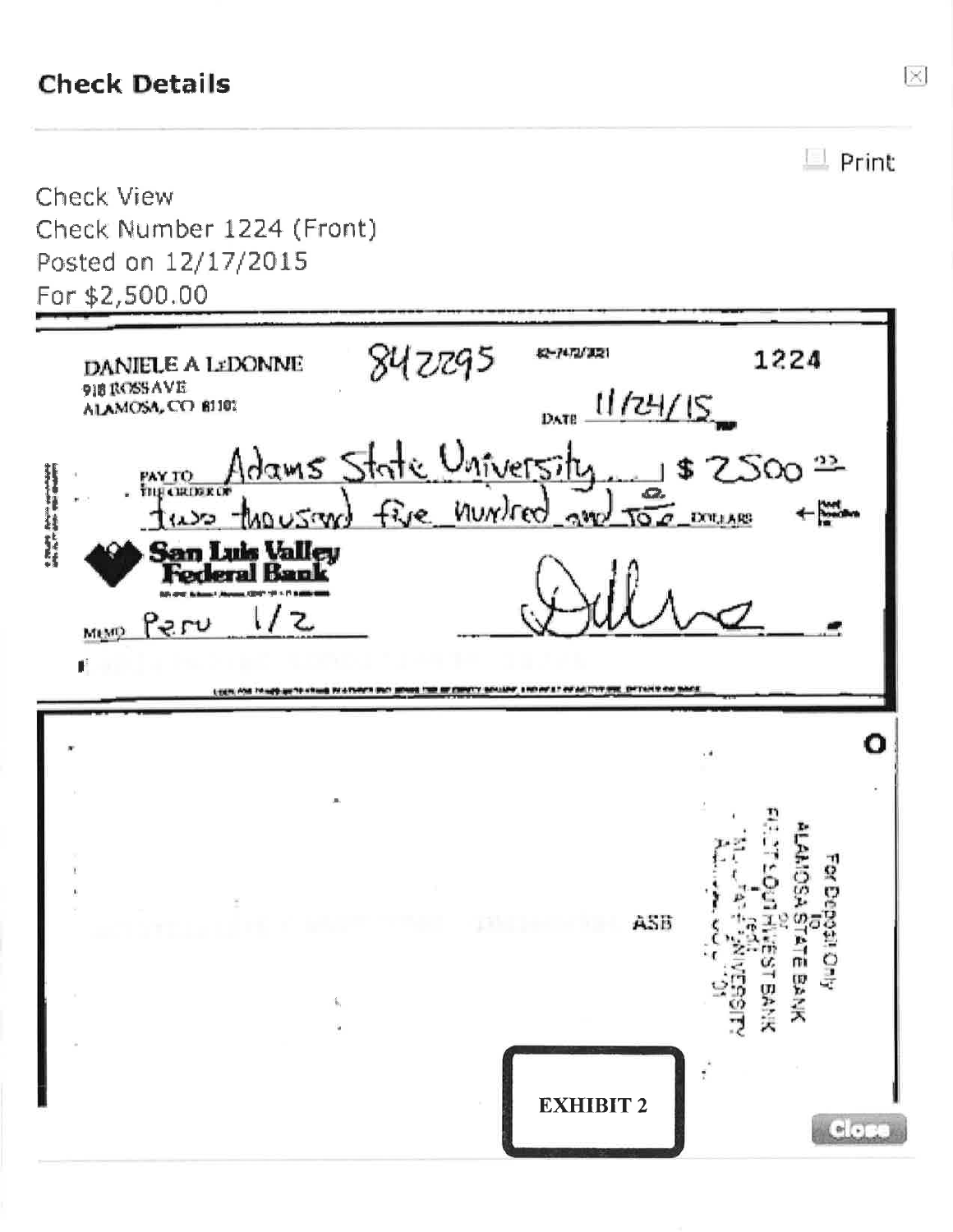# **Check Details**

 $\Box$  Print **Check View** Check Number 1228 (Front) Posted on 1/29/2016 For \$2,500.00  $848011$ 02-14/2/3021 1228 DANIELE A LEDONNE 918 RESS AVE  $12$ e/16 ALAMOSA, CO BLIM DATEdans tate University 'AY TO nie Penre two thousand five hundred and ఠం **DOLLARS** I San Luis Valley<br>Federal Bank www.Peru deposit 3/2  $\sqrt{2}$ THE SECOND CARD HE WAS ő  $\ddot{\phantom{1}}$  $22.5$  $c$ 

 $\begin{picture}(20,20) \put(0,0){\line(1,0){10}} \put(15,0){\line(1,0){10}} \put(15,0){\line(1,0){10}} \put(15,0){\line(1,0){10}} \put(15,0){\line(1,0){10}} \put(15,0){\line(1,0){10}} \put(15,0){\line(1,0){10}} \put(15,0){\line(1,0){10}} \put(15,0){\line(1,0){10}} \put(15,0){\line(1,0){10}} \put(15,0){\line(1,0){10}} \put(15,0){\line(1$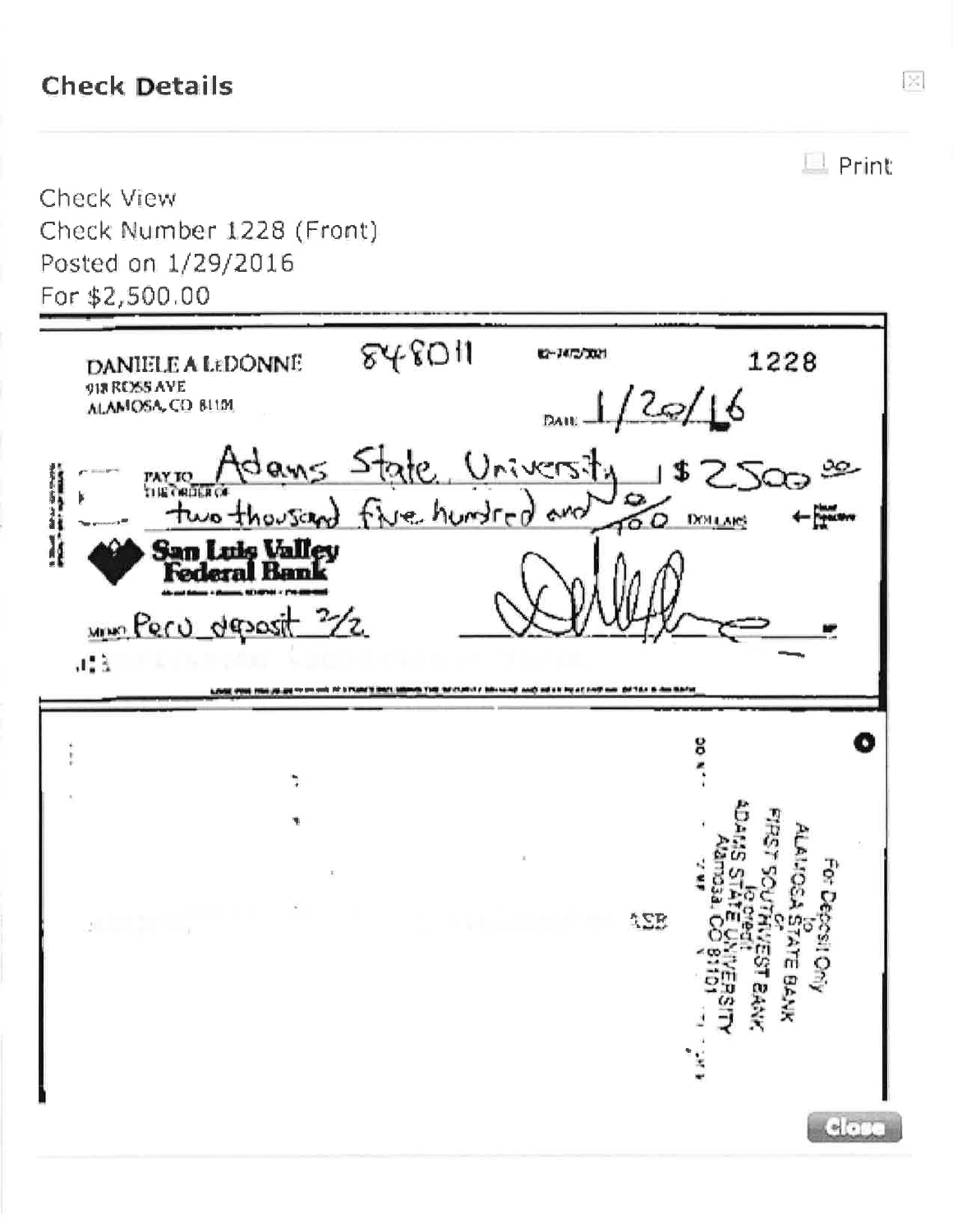# **Westword**

# DANNY LEDONNE: ACLU SUES ADAMS STATE OVER BAN OF **FORMER PROF**

**BY ALAN PRENDERGAST** 

THURSDAY, FEBRUARY 11, 2016 | 12 DAYS AGO



Former film and video instructor Danny Ledonne started a website critical of Adams State University administrators.

Facebook

The ACLU of Colorado has filed a lawsuit against Adams State University on behalf of a former professor who started a website critical of hiring practices and was then banned from campus – and subsequently accused of posing a public safety risk by the university's president.

As we first reported last October, Danny Ledonne got an unexpected visit from the chief of ASU campus police shortly after he launched WatchingAdams, a watchdog website that published ASU salary data and raised issues about fair pay for adjunct instructors. Ledonne had taught film courses at ASU for four years before his contract wasn't renewed last summer; he's since emerged as a persistent critic of university hiring and compensation policies. The chief handed him a letter from ASU president Beverlee J. McClure, informing Ledonne that he would be arrested for trespassing if he stepped onto campus property.

The dispute quickly escalated, with Ledonne claiming the ban from a public campus was retaliatory, while campus officials insisted that Ledonne's banishment was a result of "safety concerns." President Beverlee McClure told the Alamosa Valley Courier that Ledonne is "a threat to our staff and students" and accused him of "harassment" and even "terrorism against me and the previous president." Ledonne denied making any threats.

Enter the ACLU. "Not only were Danny Ledonne's First Amendment rights violated when university officials retaliated against him for operating a website criticizing their policies, the ban was issued without notice or an explanation of the evidence being used to support it," says ACLU of Colorado legal director Mark Silverstein.

In response to the lawsuit, the university issued a statement indicating that officials welcomed the opportunity to clarify the reasons behind their actions: "We look forward to making the case that the University's actions were based solely on evidence and belief that Mr. Ledonne's longstanding pattern of inappropriate actions and threatening statements required us to act in an abundance of caution to protect our students, faculty and staff. We will aggressively contest any accusation that our safety-based decisions were in any way related to Constitutionally protected freedom of expression.

"As part of the legal process, we will now be able to share a substantial amount of information behind our decisions that we have legally been unable to share. Mr. Ledonne has declined our request to release this information publicly and we have had to honor that request. This lawsuit will remove that prohibition."

For more on the details of the dispute, read the ACLU complaint below.

Contact: Westword Alan Prendergast Follow: @alanprend

**EXHIBIT 3** 

Westword

Snonsor Content

http://www.westword.com/news/danny-ledonne-aclu-sues-adams-state-over-ban-of-former-prof-7595121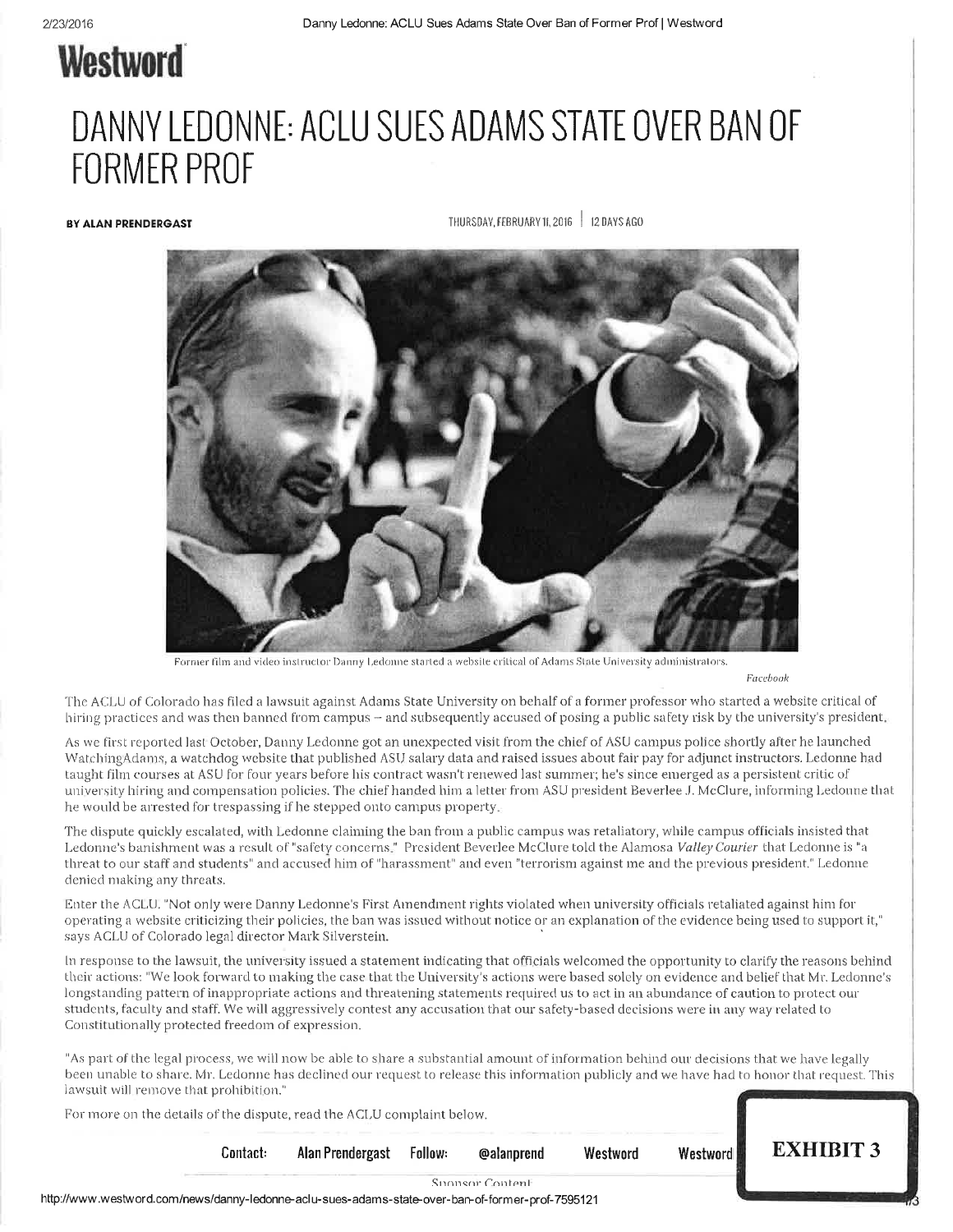Danny Ledonne: ACLU Sues Adams State Over Ban of Former Prof | Westword

apanior somen



@2016 Denver Westword, LLC: All rights reserved.